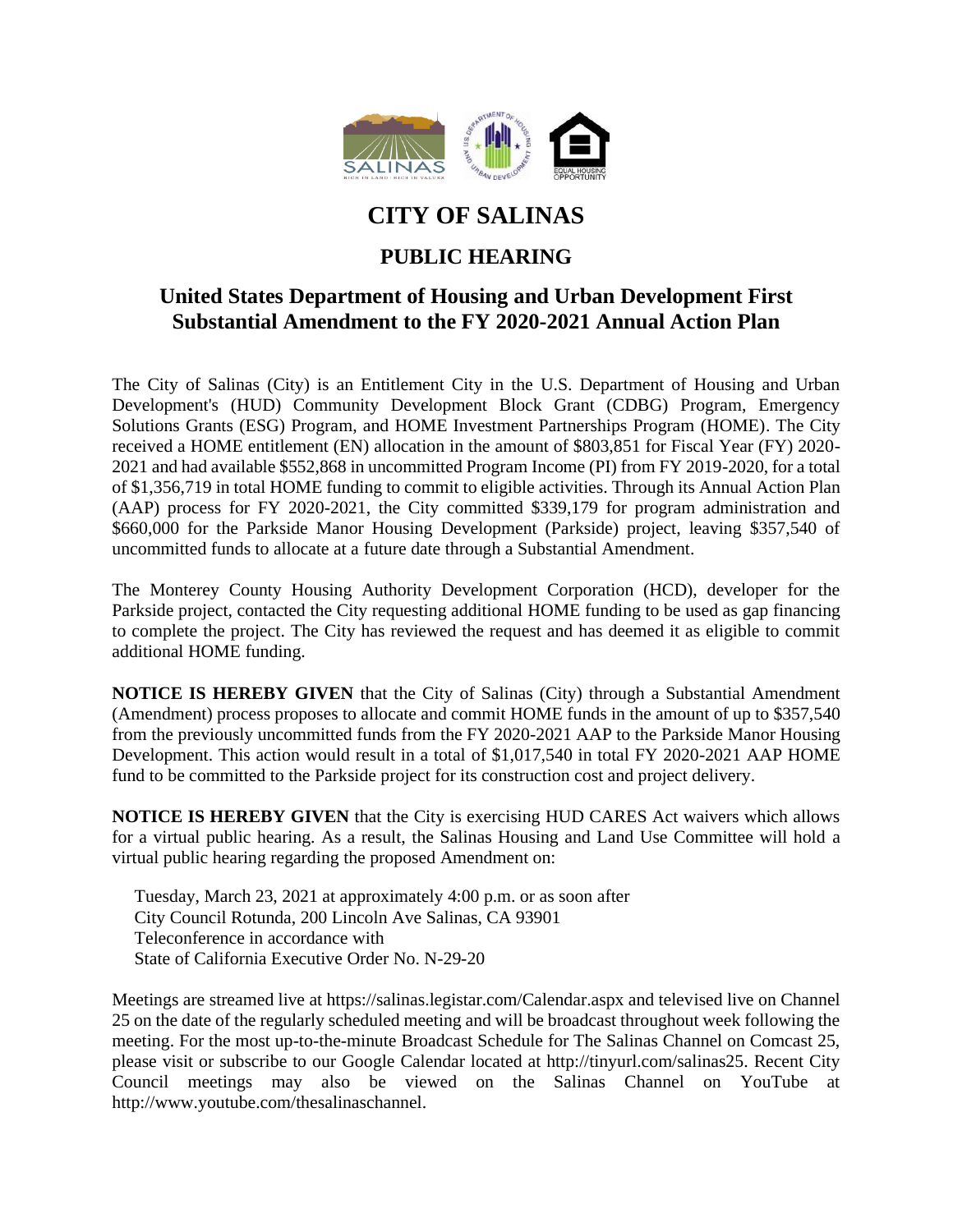**NOTICE IS HEREBY GIVEN** that the City is exercising HUD CARES Act waivers which allows for a virtual public hearing. As a result, the Salinas City Council will hold a virtual public hearing regarding the proposed Amendment on:

Tuesday, April 13, 2021 at approximately 4:00 p.m. or as soon after City Council Rotunda, 200 Lincoln Ave Salinas, CA 93901 Teleconference in accordance with State of California Executive Order No. N-29-20

Meetings are streamed live at https://salinas.legistar.com/Calendar.aspx and televised live on Channel 25 on the date of the regularly scheduled meeting and will be broadcast throughout week following the meeting. For the most up-to-the-minute Broadcast Schedule for The Salinas Channel on Comcast 25, please visit or subscribe to our Google Calendar located at http://tinyurl.com/salinas25. Recent City Council meetings may also be viewed on the Salinas Channel on YouTube at http://www.youtube.com/thesalinaschannel.

**NOTICE IS HEREBY GIVEN** the proposed Amendment will be available for a minimum 30 daycalendar public comment period starting March 13, 2021 and ending on April 13, 2021.

The document can be viewed at the following locations:

- City of Salinas' website: https://www.cityofsalinas.org/our-city-services/communitydevelopment/housing-and-community-development-division/housing-division-documents
- Request via email at [housingwebmail@ci.salinas.ca.us.](mailto:housingwebmail@ci.salinas.ca.us) Write "Substantial Amendment for FY 2020-2021 AAP" in the subject line of the email.

## **PUBLIC COMMENT**

Housing and Land Use Committee and City Council Meetings:

Based on guidance from the California Department of Public Health and the California Governor's Office, in order to minimize the spread of the COVID 19 virus, City meetings may be observed live at https://salinas.legistar.com/Calendar.aspx, on The Salinas Channel on YouTube at https://www.youtube.com/user/thesalinaschannel or on Comcast Channel 25.

If you wish to make a comment on this agenda item for the **Housing and Land Use Committee**  meeting, please submit your comment via email by 2:00 P.M. on Tuesday, March 23, 2021 to Community Development Department's office a[t housingwebmail@ci.salinas.ca.us,](mailto:housingwebmail@ci.salinas.ca.us) write "Substantial Amendment for FY 2020-2021 AAP" in the subject line of the email.

If you wish to make a comment on a specific **City Council** agenda item, please submit your comment via email by 2:00 P.M. on Tuesday, April 13, 2021 to the City Clerk's office at [PublicComments@ci.salinas.ca.us,](mailto:PublicComments@ci.salinas.ca.us) write "Substantial Amendment for FY 2020-2021 AAP" in the subject line of the email.

If you are watching the live stream of the City Council meeting and wish to make either a general public comment or to comment on a specific agenda item as it is being heard please submit your comment, limited to 250 words or less, to the City Clerk at PublicComment@ci.salinas.ca.us. Every